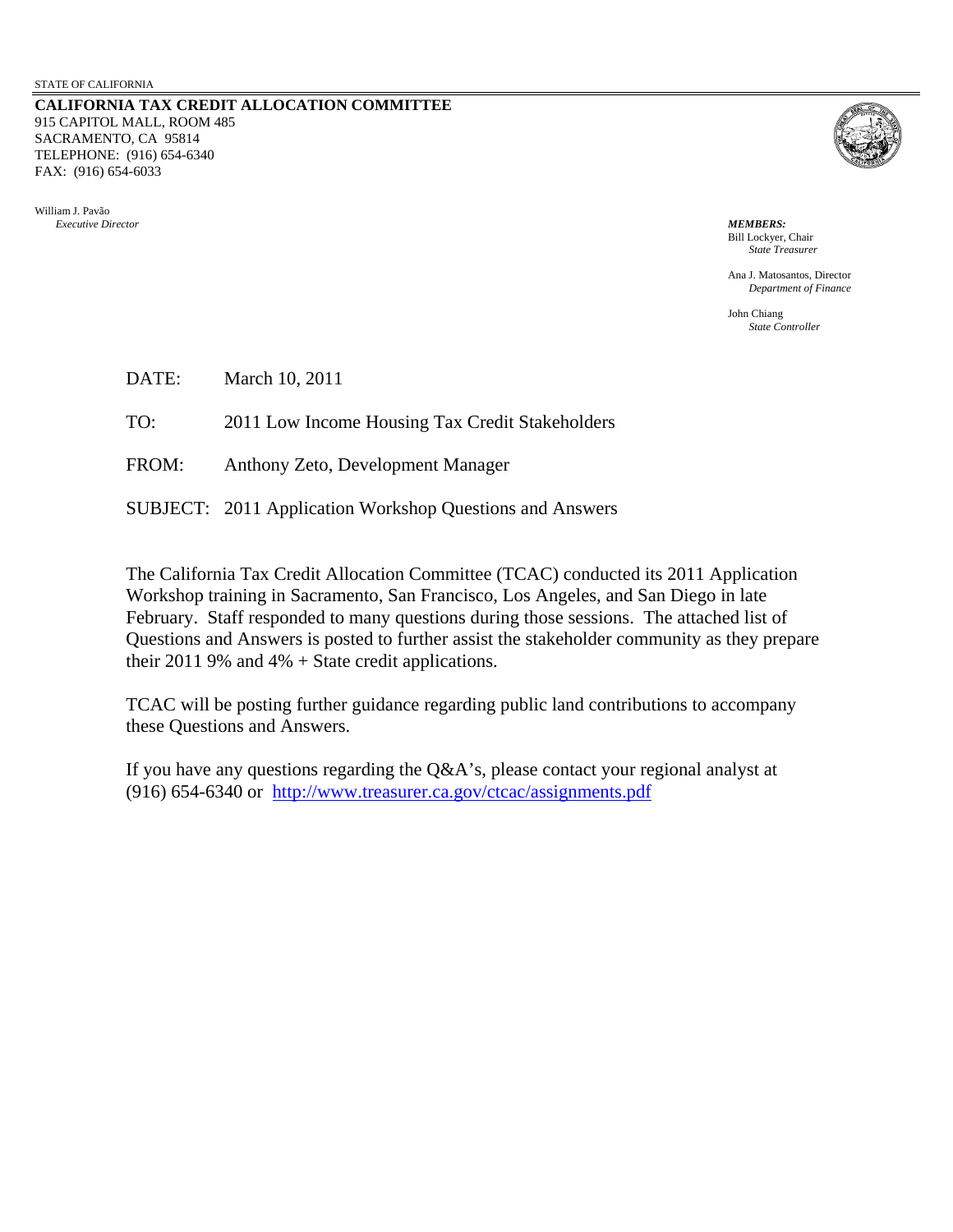# **California Tax Credit Allocation Committee 2011 Questions & Answers**

## **TRANCHE B / TIE BREAKERS**

### **1. If I have a "tranche B" loan as well as rental subsidy, can I get up to a "25%" boost to the public funds portion of the tiebreaker score in addition to the "tranche B" inclusion?**

Yes. If your "tranche B" loan meets the public funds requirements of Regulation Section 10325(c)(1)(C), and the project has public operating- or rental-subsidies, consistent with Regulation Section 10325(c)(10)(A), you will receive up to a 25% boost to the numerator of the public funds portion (which would include the approved "tranche B" amount) of the final tiebreaker equation.

## **2. If there is no "tranche B" reference broken out in the lender's commitment letter, will we get public funds points for it?**

No. The commitment letter must document that the lender is underwriting a portion of the loan based on a public rental subsidy, and include the underwriting details of the tranche A and tranche B portions.

## **3. If there is no "tranche A" and the lender will lend a "tranche B" on the overhang, will we count it for public funds?**

Yes. The lender commitment letter must clearly state the underwriting terms of the "tranche B". It must be clear that the project would not be viable without the public rental subsidy, and the differential between tax credit rental income and the rental subsidy is the basis for the "tranche B" loan.

#### **4. The HUD and FHA commitment letters for "tranche B" loans will only give one loan amount rather than breaking it out. Is this ok?**

No. All "tranche B" loans will undergo the same scoring methodology.

## **5. For the 25% boost for rental subsidies, will TCAC accept tenant-based rental assistance?**

No. TCAC will not accept tenant-based rental assistance subsidy for purposes of receiving up to a 25% boost.

## **6. Does the housing type goals first tiebreaker apply to the set-aside projects?**

Yes. The housing type goals are calculated off of the total federal and state credit amounts at the beginning of each round. All 9% applicants, including those applying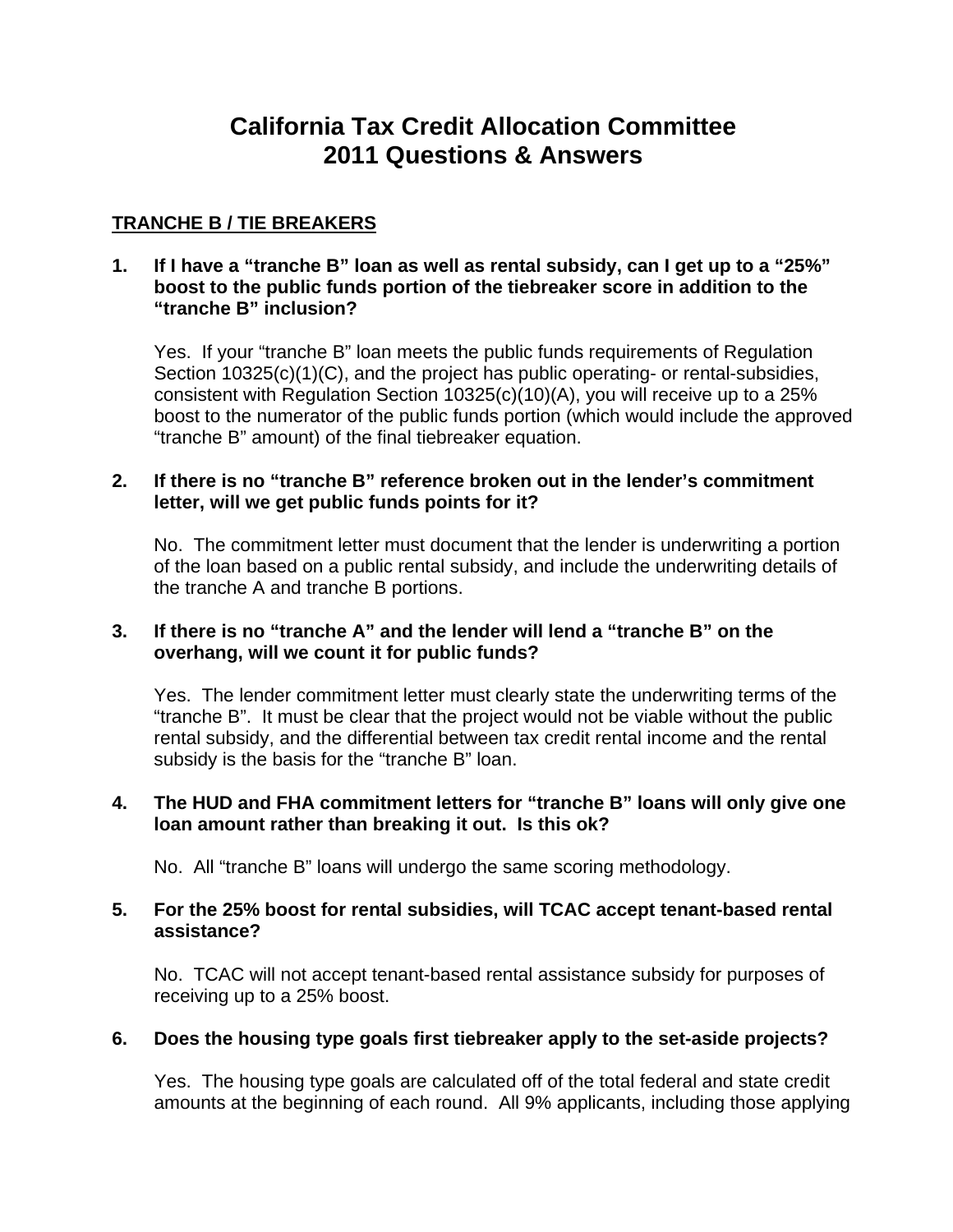under the set-asides, must select a housing type and meet its requirements. The set-aside projects are selection process comes before the geographic apportionment projects so those projects are less likely to be affected by the first tiebreaker since the housing goals tend not to be met that early in the process. However, there are instances where a housing type goal could be met earlier and thus come into effect earlier.

## **7. For the tiebreaker calculation, why does TCAC discount the commercial portion from the final tie breaker's first ratio numerator?**

TCAC discounts commercial costs in the numerator according to the guidelines of Regulation Section 10325(c)(10)(A). This prevents projects with commercial or nonresidential costs from having a systematic advantage and is consistent with TCAC's final tie breaker evaluations in the 2010 rounds.

#### **8. Will TCAC honor award letters from the California Department of Housing and Community Development (HCD) and Redevelopment Agencies (RDAs)?**

Yes. For first round applicants in 2011, TCAC will honor these award letters. Currently there is no formal basis upon which to question the validity of these commitments. If this changes, TCAC will publish guidance for projects with these types of commitments.

## **COST EFFICIENCY / PUBLIC FUNDS / LAND VALUE / OFF-SITES**

**9. A project is required to develop off-site improvements as a condition of approval for the project. The off-site improvements will benefit the project but will also benefit future development (i.e. roads, utilities, etc.). In this example, the local government applied for and received a CDBG grant to pay for these off-site improvements. Would the CDBG grant count as public funds?** 

No. Consistent with Regulation Section 10325(c)(1)(C), public contributions of offsite costs shall not be counted competitively, unless (1) documented as a waived fee pursuant to a nexus study and relevant State Government Code provisions regulating such fees or (2) the off-sites must be developed by the sponsor as a condition of local approval and those off-sites directly benefit the project only, such as utility connections or sidewalks bordering the property. TCAC will not count roads or utilities as off-site costs. Proper documentation summarizing the cost being paid for by the public funding source will need be provided in the application.

## **10. Will any other public funds like Infill Infrastructure Grant (IIG) or Transit Oriented Development (TOD) funds be considered for public funds points?**

No. Only the portion of those funds that directly benefits the project (utility connections or sidewalks bordering the property only) will be included in the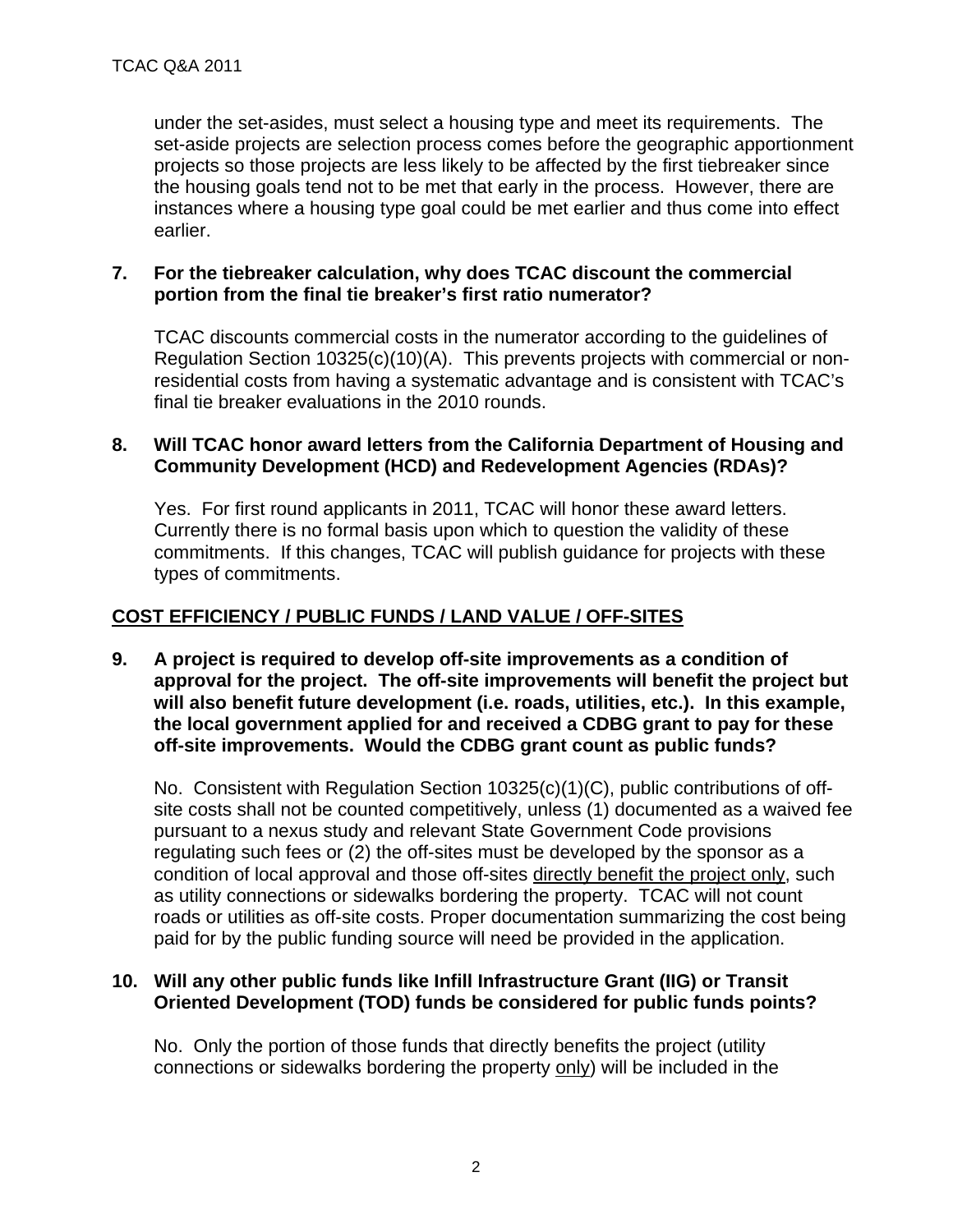development budget. Proper documentation summarizing the cost being paid for by the public funding source will need be provided in the application.

## **11. For the Cost Efficiency point category, does the CPA need to detail line itemby-line item which costs are ineligible for the portion that was not carried over to basis?**

It is recommended that the CPA certification include some level of detail related to the budget categories that contain ineligible portions.

## **12. If the project site seller is an unrelated charity providing a deferred payment loan, will TCAC count it for public funds?**

No, but the funds may be considered as part of the final tie breaker. To qualify for the final tie breaker the land must be donated and must have been held for at least 10 years consistent with Regulation Section 10325(c)(10)(A). A loan without the transfer of the property will not qualify.

## **13. For the following scenarios, how is the land value established?**

## **a) 3rd party transaction between sponsor and seller:**

The original 3<sup>rd</sup> party sales agreement establishes the land value.

## **b)** Sponsor to sell to Partnership, originally purchased from a 3<sup>rd</sup> party:

The original 3<sup>rd</sup> party sales agreement establishes the land value. In the case where the new proposed purchase price exceeds the purchase price from the original 3rd party sales agreement, a current appraisal within 1 year of the application deadline will be required to be submitted to establish the land value.

## **14. What type of appraisal is required for public funds purposes?**

TCAC requires a complete appraisal by a California certified appraiser similar to the appraisal required of all rehabilitation projects consistent with regulation section 10322(i)(4)(A).

#### **15. Why does an appraisal for determining land value have to exclude the buildings to be demolished?**

Including demolished buildings would give a systematic advantage to applicants purchasing land with existing derelict improvements, a practice TCAC does not intend to reward. This is consistent with the requirements of Regulation Section 10322(i)(4). The total land value may be included in the development budget, but the portion attributed to the buildings to be demolished will not be considered for public funds points or for the final tiebreaker.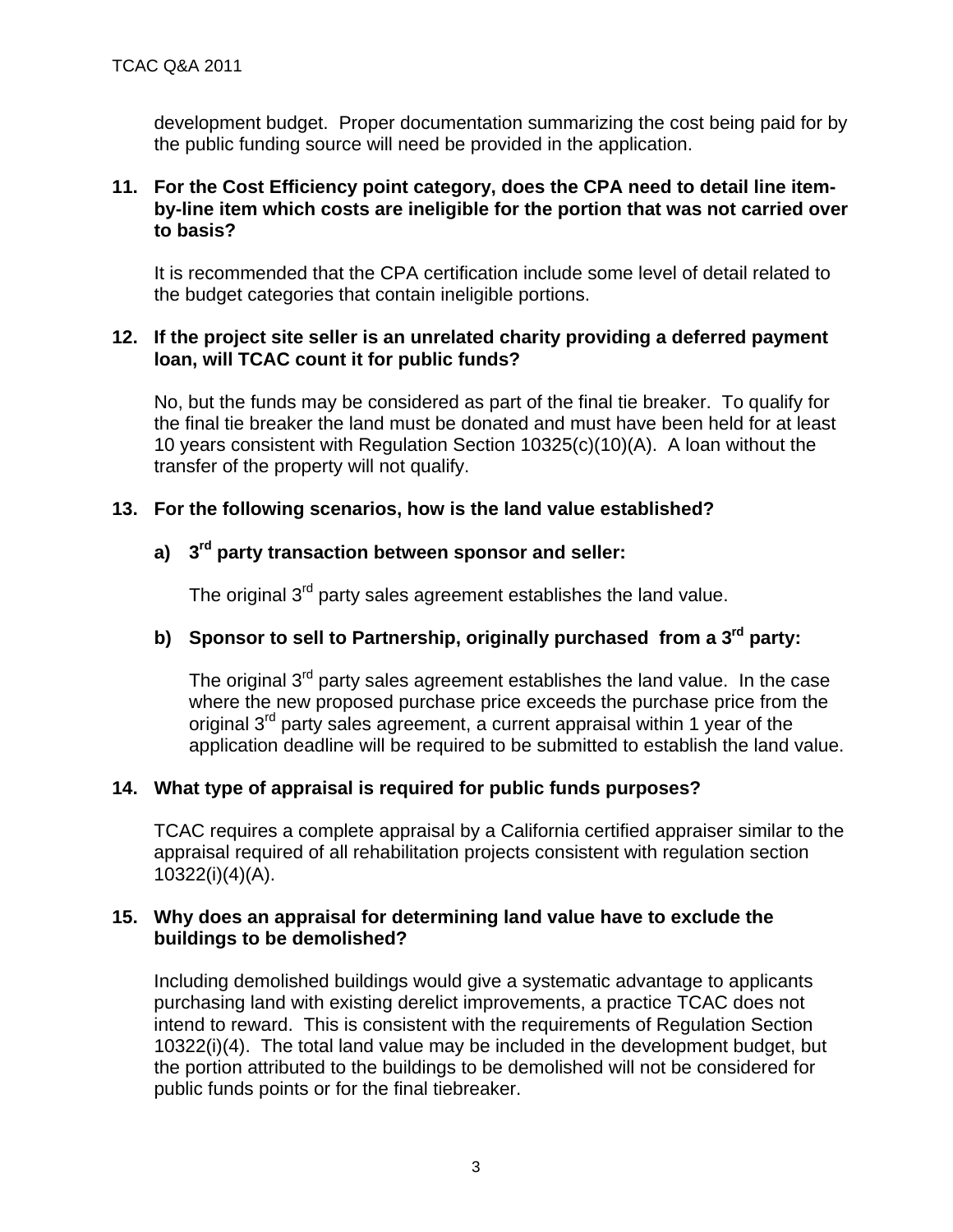## **SITE & SERVICE AMENITIES**

#### **16. Can we use the grocery store square footage certification from 2010 for the 2011 application?**

Yes. You may submit the grocery story square footage certification from 2010 provided no changes have been made to the grocery store.

#### **SUSTAINABLE BUILDING METHODS / MINIMUM CONSTRUCTION STANDARDS**

## **17. Does a retail (commercial space) floor count towards the number of floors when determining if the project is a high-rise or a low-rise?**

The retail (commercial space) floor would be counted towards the number of floors when determining if a building is a high-rise or low-rise residential building if it is (1) conditioned (climate controlled) and (2) at least 50% of the bottom unit's volume is above grade (for projects located on a slope).

## **18. If a project applied for building permits prior to adoption of the 2008 Title 24 code, can you clarify how TCAC's new minimum construction standards apply?**

TCAC minimum construction standards are based on the current energy efficiency standards of the California Code of Regulations and CALGreen Code compliance, and applicants must comply with these standards.

#### **19. Does the application require anything besides Attachment 25 as far as certifications for the sustainable building methods at the preliminary reservation stage?**

No. These items will be verified as described in regulation section 10325(c)(6)(F) at the placed in service stage.

## **20. Can the sustainable building methods items be switched following an award?**

Yes, but only with prior approval from TCAC.

#### **READINESS**

#### **21. For the NEPA clearance, do we require just that the local public agency has approved it for purposes of readiness?**

Consistent with regulation section 10325(c)(8), evidence, as verified by the appropriate officials, of site plan approval and that all local land use environmental review clearances (CEQA and NEPA) necessary to begin construction are either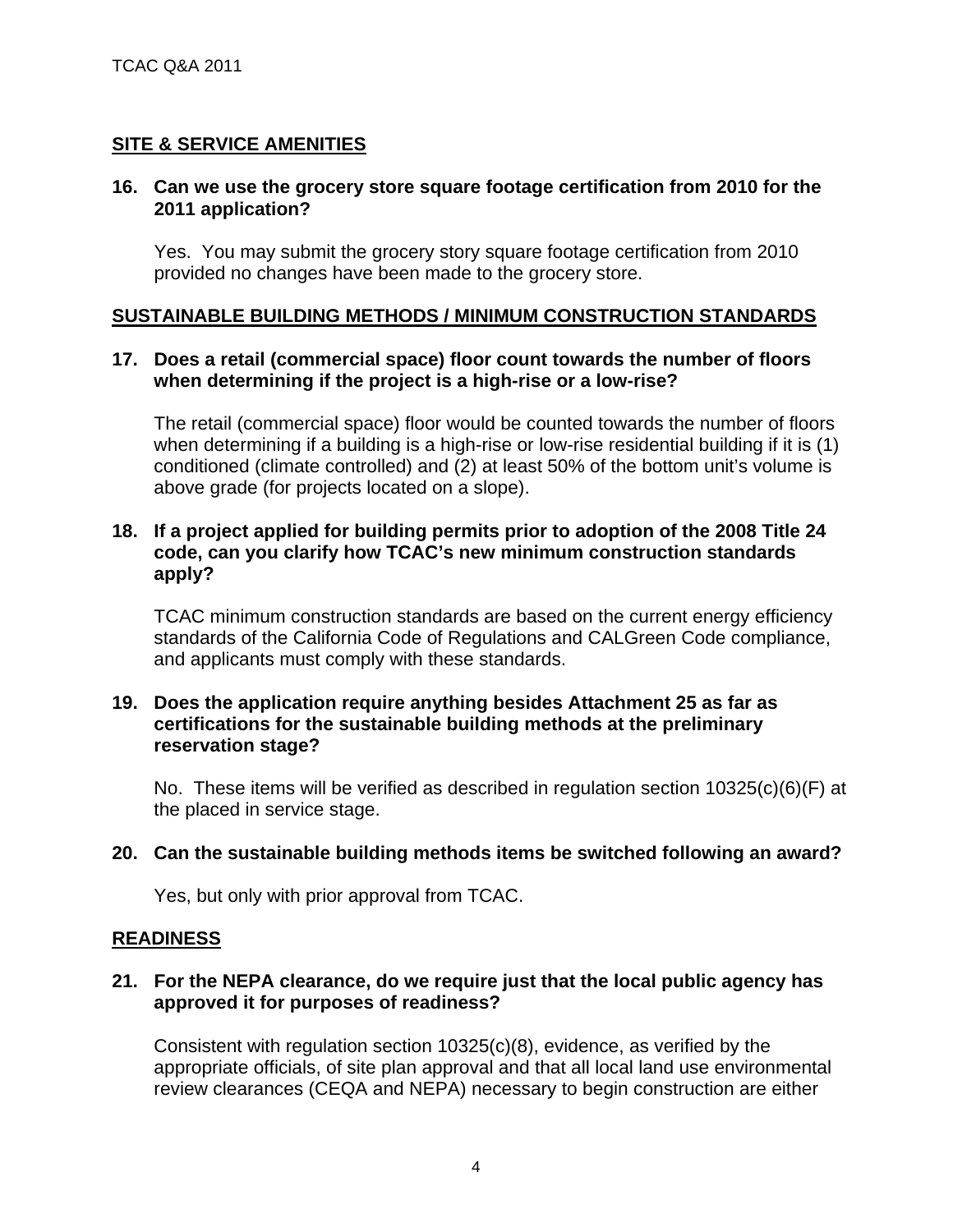finally approved or unnecessary by the application deadline date. Furthermore, the request for release of funds must be submitted to HUD no later than the application deadline date. Any appeal periods may run up to 30 days beyond the application due date. Appeals that run past the application deadline date must be followed up by documentation verifying that either no appeals were received, or that any appeals received during that time period were resolved within that 30-day period to garner local approval readiness points.

#### **22. If a construction lender does not want to close by the 180-day readiness deadline, but rather wait until the project is further along, would they receive any forbearance?**

No. If an applicant is awarded all 20 readiness points, the project must have all construction financing closed and recorded by the 180-day readiness deadline.

#### **PROJECT FINANCING**

## **23. Does TCAC have minimum interest rate requirements for project financing?**

No. This requirement was primarily related to the 2009 final tie breaker, and is not longer in effect. If a project's financing includes loan terms TCAC staff finds unusual or outside the parameters of current underwriting, it may be questioned (see Regulation Section 10327(g)(4)).

## **24. If the project has commercial costs, but no commercial income, do we still need separate 15-year cash flows?**

TCAC Regulation Section 10322(h)(22) requires an explanation regarding the commercial income and expenses. Be prepared to answer TCAC staff inquiries if the explanation is not sufficient.

#### **MARKET STUDY**

#### **25. For market studies, what rents should the market analysts be using if they have Section 8 project-based vouchers?**

The Market Analyst must use the subject's highest targeted rent by bedroom type, as shown in the application.

#### **26. For Special Needs projects, if there are no comparables in the primary market area, what should the market analyst do?**

The Market Analyst may use projects with similar unit type and amenities within the market area. If the analyst must extend the search outside the PMA, refer to section VIII, C(2)(d)(i) of the Market Study Guidelines for further information. In addition, refer to recently updated public housing waiting list and the applicant's knowledge of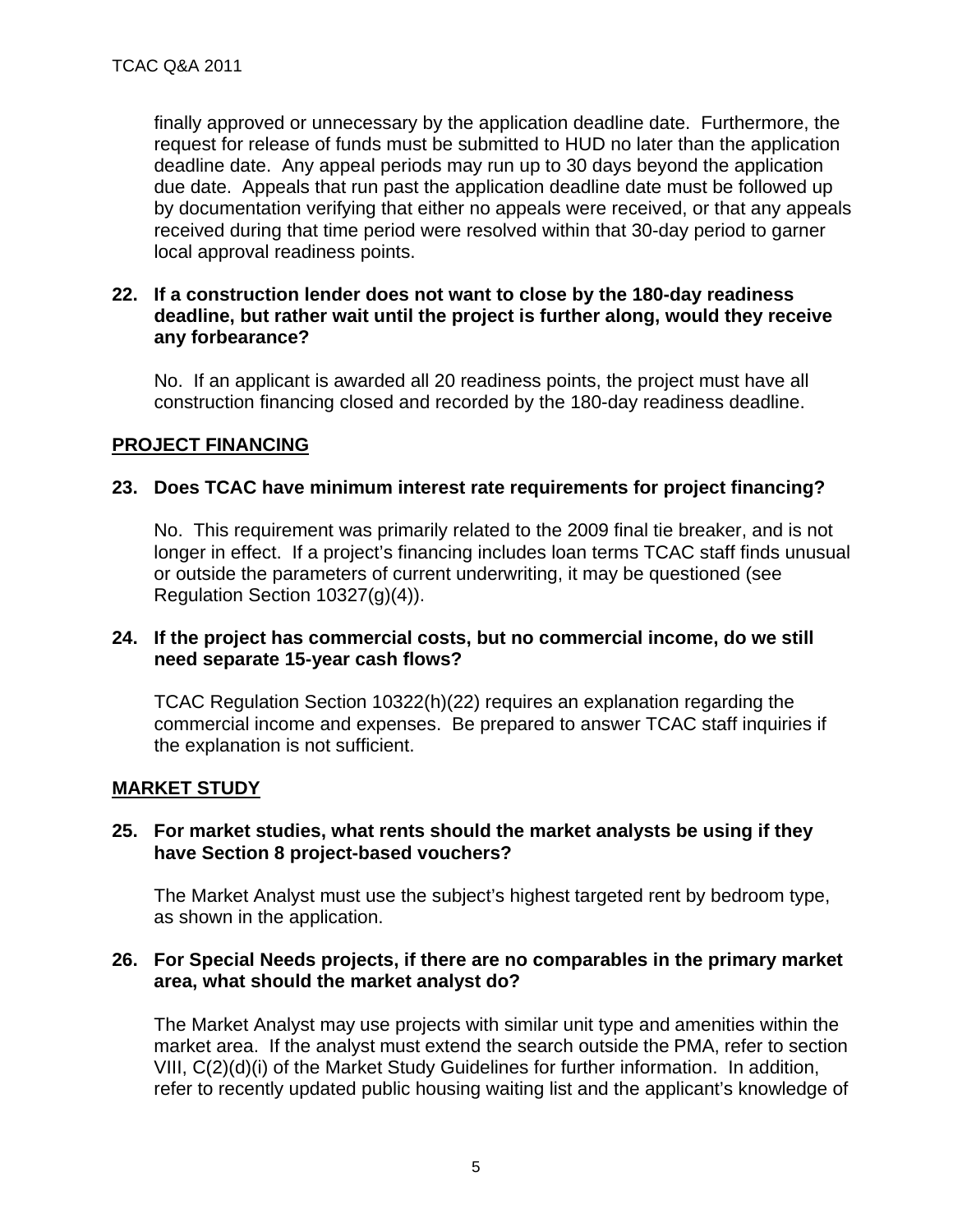the targeted Special Needs population. Contact local services providers, as well as the specific county health and human services department or non profit social services agencies that serve the special needs target population within the PMA.

## **27. Per the updated Market Study Guidelines dated February 2, 2011, will Market Analyst be required to submit photos of comparables that are outside one mile when only updating the market studies (less than a year old, but older than 6 months)?**

For the first round applicants only, we will not require updated market studies to include photos of comparables outside one mile, **but** we will require it for all new market studies. When submitting market studies in the second round, regardless if it's an updated study or prepared less than 6 months from the second round application deadline, we will require the analyst to submit photos of comparables outside one mile.

## **RURAL "BUILD AND FILL" POLICY**

## **28. For the rural "build and fill" requirement (Regulation Section 10322(h)(9)), what is the timeframe TCAC considers "under construction"?**

Under construction is defined as start of construction (building permits have been issued) through when the project is placed in service (Temporary or Final Certificate of Occupancy).

## **29. Does the rural "build and fill" requirement only apply to 9% projects?**

No. Since the "build and fill" requirement is referenced in the market study Regulation Section 10322(h)(9), this requirement applies to both 9% and 4% rural projects.

## **ADAPTIVE REUSE**

## **30. For Adaptive Reuse projects, do we require Attachment 8 (Rehabilitation Summary) and a Capital Needs Assessment (CNA) to be submitted?**

No, but be sure to discuss exceptions to requirements for Tabs 7 and 8 with TCAC staff prior to application. Exceptions will vary according to project type.

#### **UTILITY ALLOWANCE**

**31. For utility allowances, can we mix and match the CUAC with the PHA utility allowances?** 

No. The applicant must select either the CUAC or the PHA utility allowances.